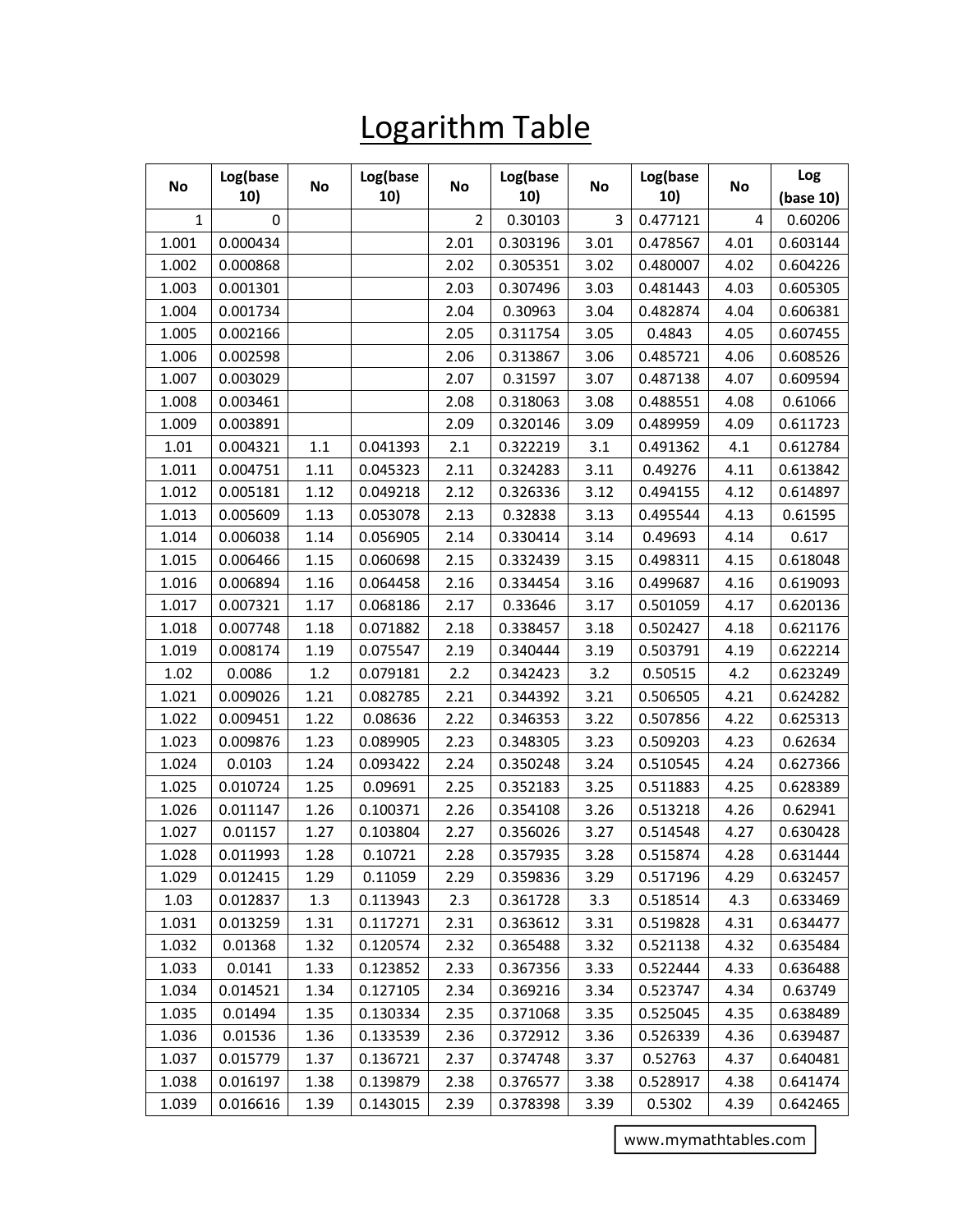| 1.04  | 0.017033 | 1.4  | 0.146128 | 2.4  | 0.380211 | 3.4  | 0.531479 | 4.4  | 0.643453      |
|-------|----------|------|----------|------|----------|------|----------|------|---------------|
| 1.041 | 0.017451 | 1.41 | 0.149219 | 2.41 | 0.382017 | 3.41 | 0.532754 | 4.41 | 0.644439      |
| 1.042 | 0.017868 | 1.42 | 0.152288 | 2.42 | 0.383815 | 3.42 | 0.534026 | 4.42 | 0.645422      |
| 1.043 | 0.018284 | 1.43 | 0.155336 | 2.43 | 0.385606 | 3.43 | 0.535294 | 4.43 | 0.646404      |
| 1.044 | 0.018701 | 1.44 | 0.158363 | 2.44 | 0.38739  | 3.44 | 0.536558 | 4.44 | 0.647383      |
| 1.045 | 0.019116 | 1.45 | 0.161368 | 2.45 | 0.389166 | 3.45 | 0.537819 | 4.45 | 0.64836       |
| 1.046 | 0.019532 | 1.46 | 0.164353 | 2.46 | 0.390935 | 3.46 | 0.539076 | 4.46 | 0.649335      |
| 1.047 | 0.019947 | 1.47 | 0.167317 | 2.47 | 0.392697 | 3.47 | 0.54033  | 4.47 | 0.650308      |
| 1.048 | 0.020361 | 1.48 | 0.170262 | 2.48 | 0.394452 | 3.48 | 0.541579 | 4.48 | 0.651278      |
| 1.049 | 0.020775 | 1.49 | 0.173186 | 2.49 | 0.396199 | 3.49 | 0.542825 | 4.49 | 0.652246      |
| 1.05  | 0.021189 | 1.5  | 0.176091 | 2.5  | 0.39794  | 3.5  | 0.544068 | 4.5  | 0.653213      |
| 1.051 | 0.021603 | 1.51 | 0.178977 | 2.51 | 0.399674 | 3.51 | 0.545307 | 4.51 | 0.654177      |
| 1.052 | 0.022016 | 1.52 | 0.181844 | 2.52 | 0.401401 | 3.52 | 0.546543 | 4.52 | 0.655138      |
| 1.053 | 0.022428 | 1.53 | 0.184691 | 2.53 | 0.403121 | 3.53 | 0.547775 | 4.53 | 0.656098      |
| 1.054 | 0.022841 | 1.54 | 0.187521 | 2.54 | 0.404834 | 3.54 | 0.549003 | 4.54 | 0.657056      |
| 1.055 | 0.023252 | 1.55 | 0.190332 | 2.55 | 0.40654  | 3.55 | 0.550228 | 4.55 | 0.658011      |
| 1.056 | 0.023664 | 1.56 | 0.193125 | 2.56 | 0.40824  | 3.56 | 0.55145  | 4.56 | 0.658965      |
| 1.057 | 0.024075 | 1.57 | 0.1959   | 2.57 | 0.409933 | 3.57 | 0.552668 | 4.57 | 0.659916      |
| 1.058 | 0.024486 | 1.58 | 0.198657 | 2.58 | 0.41162  | 3.58 | 0.553883 | 4.58 | 0.660866      |
| 1.059 | 0.024896 | 1.59 | 0.201397 | 2.59 | 0.4133   | 3.59 | 0.555094 | 4.59 | 0.661813      |
| 1.06  | 0.025306 | 1.6  | 0.20412  | 2.6  | 0.414973 | 3.6  | 0.556303 | 4.6  | 0.662758      |
| 1.061 | 0.025715 | 1.61 | 0.206826 | 2.61 | 0.416641 | 3.61 | 0.557507 | 4.61 | 0.663701      |
| 1.062 | 0.026125 | 1.62 | 0.209515 | 2.62 | 0.418301 | 3.62 | 0.558709 | 4.62 | 0.664642      |
| 1.063 | 0.026533 | 1.63 | 0.212188 | 2.63 | 0.419956 | 3.63 | 0.559907 | 4.63 | 0.665581      |
| 1.064 | 0.026942 | 1.64 | 0.214844 | 2.64 | 0.421604 | 3.64 | 0.561101 | 4.64 | 0.666518      |
| 1.065 | 0.02735  | 1.65 | 0.217484 | 2.65 | 0.423246 | 3.65 | 0.562293 | 4.65 | 0.667453      |
| 1.066 | 0.027757 | 1.66 | 0.220108 | 2.66 | 0.424882 | 3.66 | 0.563481 | 4.66 | 0.668386      |
| 1.067 | 0.028164 | 1.67 | 0.222717 | 2.67 | 0.426511 | 3.67 | 0.564666 | 4.67 | 0.669317      |
| 1.068 | 0.028571 | 1.68 | 0.225309 | 2.68 | 0.428135 | 3.68 | 0.565848 | 4.68 | 0.670246      |
| 1.069 | 0.028978 | 1.69 | 0.227887 | 2.69 | 0.429752 | 3.69 | 0.567026 | 4.69 | 0.671173      |
| 1.07  | 0.029384 | 1.7  | 0.230449 | 2.7  | 0.431364 | 3.7  | 0.568202 | 4.7  | 0.672098      |
| 1.071 | 0.029789 | 1.71 | 0.232996 | 2.71 | 0.432969 | 3.71 | 0.569374 | 4.71 | 0.673021      |
| 1.072 | 0.030195 | 1.72 | 0.235528 | 2.72 | 0.434569 | 3.72 | 0.570543 | 4.72 | 0.673942      |
| 1.073 | 0.0306   | 1.73 | 0.238046 | 2.73 | 0.436163 | 3.73 | 0.571709 | 4.73 | 0.674861      |
| 1.074 | 0.031004 | 1.74 | 0.240549 | 2.74 | 0.437751 | 3.74 | 0.572872 | 4.74 | 0.675778      |
| 1.075 | 0.031408 | 1.75 | 0.243038 | 2.75 | 0.439333 | 3.75 | 0.574031 | 4.75 | 0.676694      |
| 1.076 | 0.031812 | 1.76 | 0.245513 | 2.76 | 0.440909 | 3.76 | 0.575188 | 4.76 | 0.677607      |
| 1.077 | 0.032216 | 1.77 | 0.247973 | 2.77 | 0.44248  | 3.77 | 0.576341 | 4.77 | 0.678518      |
| 1.078 | 0.032619 | 1.78 | 0.25042  | 2.78 | 0.444045 | 3.78 | 0.577492 | 4.78 | 0.679428      |
| 1.079 | 0.033021 | 1.79 | 0.252853 | 2.79 | 0.445604 | 3.79 | 0.578639 | 4.79 | 0.680336      |
| 1.08  | 0.033424 | 1.8  | 0.255273 | 2.8  | 0.447158 | 3.8  | 0.579784 | 4.8  | 0.681241      |
| 1.081 | 0.033826 | 1.81 | 0.257679 | 2.81 | 0.448706 | 3.81 | 0.580925 | 4.81 | 0.682145      |
| 1.082 | 0.034227 | 1.82 | 0.260071 | 2.82 | 0.450249 | 3.82 | 0.582063 | 4.82 | 0.683047      |
| 1.083 | 0.034628 | 1.83 | 0.262451 | 2.83 | 0.451786 | 3.83 | 0.583199 | 4.83 | 0.683947      |
| 1.084 | 0.035029 | 1.84 | 0.264818 | 2.84 | 0.453318 | 3.84 | 0.584331 | 4.84 | 0.684845<br>┓ |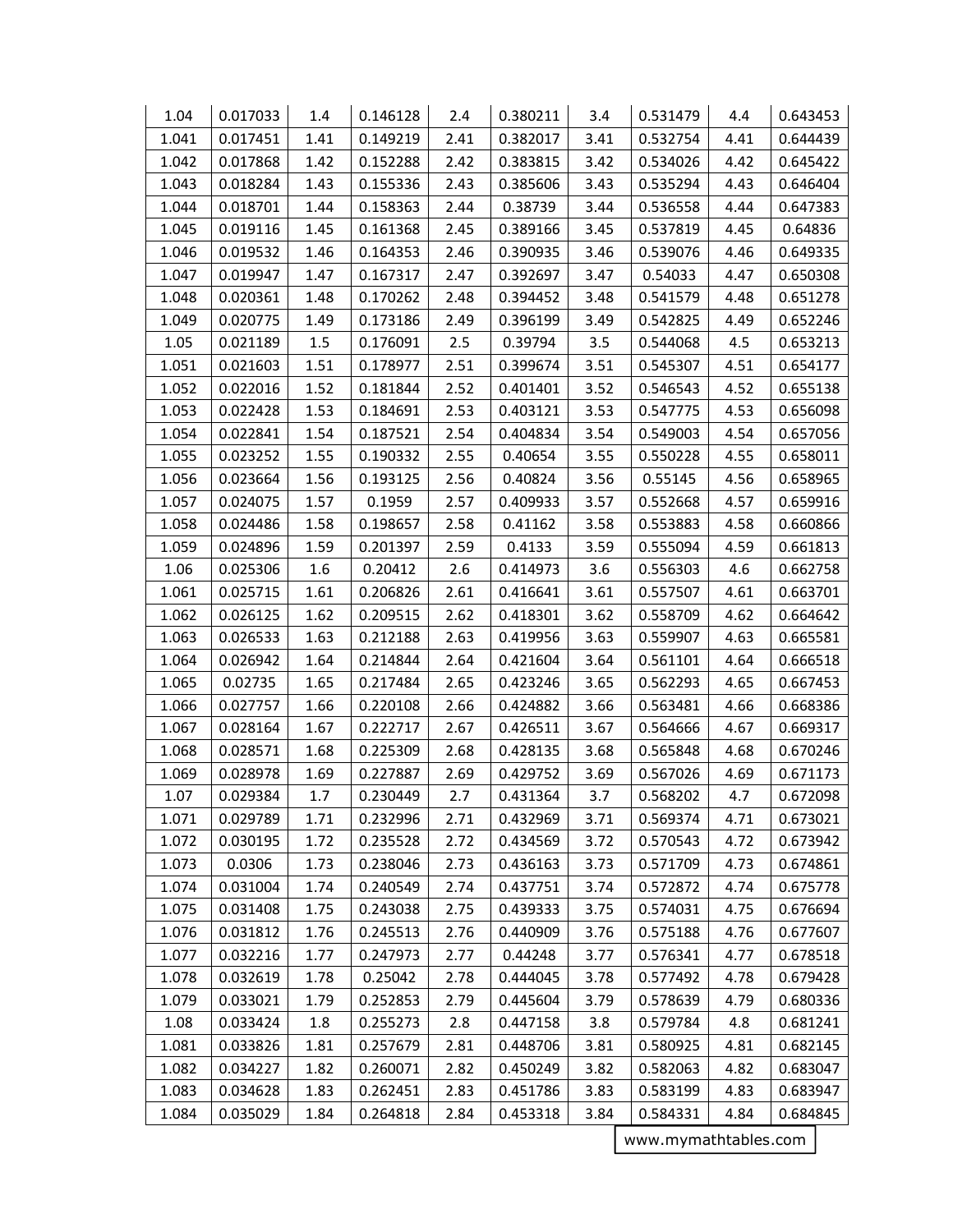| 1.085 | 0.03543  | 1.85 | 0.267172 | 2.85           | 0.454845 | 3.85 | 0.585461 | 4.85 | 0.685742 |
|-------|----------|------|----------|----------------|----------|------|----------|------|----------|
| 1.086 | 0.03583  | 1.86 | 0.269513 | 2.86           | 0.456366 | 3.86 | 0.586587 | 4.86 | 0.686636 |
| 1.087 | 0.03623  | 1.87 | 0.271842 | 2.87           | 0.457882 | 3.87 | 0.587711 | 4.87 | 0.687529 |
| 1.088 | 0.036629 | 1.88 | 0.274158 | 2.88           | 0.459393 | 3.88 | 0.588832 | 4.88 | 0.68842  |
| 1.089 | 0.037028 | 1.89 | 0.276462 | 2.89           | 0.460898 | 3.89 | 0.58995  | 4.89 | 0.689309 |
| 1.09  | 0.037427 | 1.9  | 0.278754 | 2.9            | 0.462398 | 3.9  | 0.591065 | 4.9  | 0.690196 |
| 1.091 | 0.037825 | 1.91 | 0.281033 | 2.91           | 0.463893 | 3.91 | 0.592177 | 4.91 | 0.691082 |
| 1.092 | 0.038223 | 1.92 | 0.283301 | 2.92           | 0.465383 | 3.92 | 0.593286 | 4.92 | 0.691965 |
| 1.093 | 0.03862  | 1.93 | 0.285557 | 2.93           | 0.466868 | 3.93 | 0.594393 | 4.93 | 0.692847 |
| 1.094 | 0.039017 | 1.94 | 0.287802 | 2.94           | 0.468347 | 3.94 | 0.595496 | 4.94 | 0.693727 |
| 1.095 | 0.039414 | 1.95 | 0.290035 | 2.95           | 0.469822 | 3.95 | 0.596597 | 4.95 | 0.694605 |
| 1.096 | 0.039811 | 1.96 | 0.292256 | 2.96           | 0.471292 | 3.96 | 0.597695 | 4.96 | 0.695482 |
| 1.097 | 0.040207 | 1.97 | 0.294466 | 2.97           | 0.472756 | 3.97 | 0.598791 | 4.97 | 0.696356 |
| 1.098 | 0.040602 | 1.98 | 0.296665 | 2.98           | 0.474216 | 3.98 | 0.599883 | 4.98 | 0.697229 |
| 1.099 | 0.040998 | 1.99 | 0.298853 | 2.99           | 0.475671 | 3.99 | 0.600973 | 4.99 | 0.698101 |
|       |          |      |          |                |          |      |          |      |          |
| 5     | 0.69897  | 6    | 0.778151 | $\overline{7}$ | 0.845098 | 8    | 0.90309  | 9    | 0.954243 |
| 5.01  | 0.699838 | 6.01 | 0.778875 | 7.01           | 0.845718 | 8.01 | 0.903633 | 9.01 | 0.954725 |
| 5.02  | 0.700704 | 6.02 | 0.779597 | 7.02           | 0.846337 | 8.02 | 0.904174 | 9.02 | 0.955207 |
| 5.03  | 0.701568 | 6.03 | 0.780317 | 7.03           | 0.846955 | 8.03 | 0.904716 | 9.03 | 0.955688 |
| 5.04  | 0.702431 | 6.04 | 0.781037 | 7.04           | 0.847573 | 8.04 | 0.905256 | 9.04 | 0.956168 |
| 5.05  | 0.703291 | 6.05 | 0.781755 | 7.05           | 0.848189 | 8.05 | 0.905796 | 9.05 | 0.956649 |
| 5.06  | 0.704151 | 6.06 | 0.782473 | 7.06           | 0.848805 | 8.06 | 0.906335 | 9.06 | 0.957128 |
| 5.07  | 0.705008 | 6.07 | 0.783189 | 7.07           | 0.849419 | 8.07 | 0.906874 | 9.07 | 0.957607 |
| 5.08  | 0.705864 | 6.08 | 0.783904 | 7.08           | 0.850033 | 8.08 | 0.907411 | 9.08 | 0.958086 |
| 5.09  | 0.706718 | 6.09 | 0.784617 | 7.09           | 0.850646 | 8.09 | 0.907949 | 9.09 | 0.958564 |
| 5.1   | 0.70757  | 6.1  | 0.78533  | 7.1            | 0.851258 | 8.1  | 0.908485 | 9.1  | 0.959041 |
| 5.11  | 0.708421 | 6.11 | 0.786041 | 7.11           | 0.85187  | 8.11 | 0.909021 | 9.11 | 0.959518 |
| 5.12  | 0.70927  | 6.12 | 0.786751 | 7.12           | 0.85248  | 8.12 | 0.909556 | 9.12 | 0.959995 |
| 5.13  | 0.710117 | 6.13 | 0.787461 | 7.13           | 0.85309  | 8.13 | 0.910091 | 9.13 | 0.960471 |
| 5.14  | 0.710963 | 6.14 | 0.788168 | 7.14           | 0.853698 | 8.14 | 0.910624 | 9.14 | 0.960946 |
| 5.15  | 0.711807 | 6.15 | 0.788875 | 7.15           | 0.854306 | 8.15 | 0.911158 | 9.15 | 0.961421 |
| 5.16  | 0.71265  | 6.16 | 0.789581 | 7.16           | 0.854913 | 8.16 | 0.91169  | 9.16 | 0.961896 |
| 5.17  | 0.713491 | 6.17 | 0.790285 | 7.17           | 0.855519 | 8.17 | 0.912222 | 9.17 | 0.962369 |
| 5.18  | 0.71433  | 6.18 | 0.790989 | 7.18           | 0.856124 | 8.18 | 0.912753 | 9.18 | 0.962843 |
| 5.19  | 0.715167 | 6.19 | 0.791691 | 7.19           | 0.856729 | 8.19 | 0.913284 | 9.19 | 0.963316 |
| $5.2$ | 0.716003 | 6.2  | 0.792392 | 7.2            | 0.857333 | 8.2  | 0.913814 | 9.2  | 0.963788 |
| 5.21  | 0.716838 | 6.21 | 0.793092 | 7.21           | 0.857935 | 8.21 | 0.914343 | 9.21 | 0.96426  |
| 5.22  | 0.717671 | 6.22 | 0.79379  | 7.22           | 0.858537 | 8.22 | 0.914872 | 9.22 | 0.964731 |
| 5.23  | 0.718502 | 6.23 | 0.794488 | 7.23           | 0.859138 | 8.23 | 0.9154   | 9.23 | 0.965202 |
| 5.24  | 0.719331 | 6.24 | 0.795185 | 7.24           | 0.859739 | 8.24 | 0.915927 | 9.24 | 0.965672 |
| 5.25  | 0.720159 | 6.25 | 0.79588  | 7.25           | 0.860338 | 8.25 | 0.916454 | 9.25 | 0.966142 |
| 5.26  | 0.720986 | 6.26 | 0.796574 | 7.26           | 0.860937 | 8.26 | 0.91698  | 9.26 | 0.966611 |
| 5.27  | 0.721811 | 6.27 | 0.797268 | 7.27           | 0.861534 | 8.27 | 0.917506 | 9.27 | 0.96708  |
| 5.28  | 0.722634 | 6.28 | 0.79796  | 7.28           | 0.862131 | 8.28 | 0.91803  | 9.28 | 0.967548 |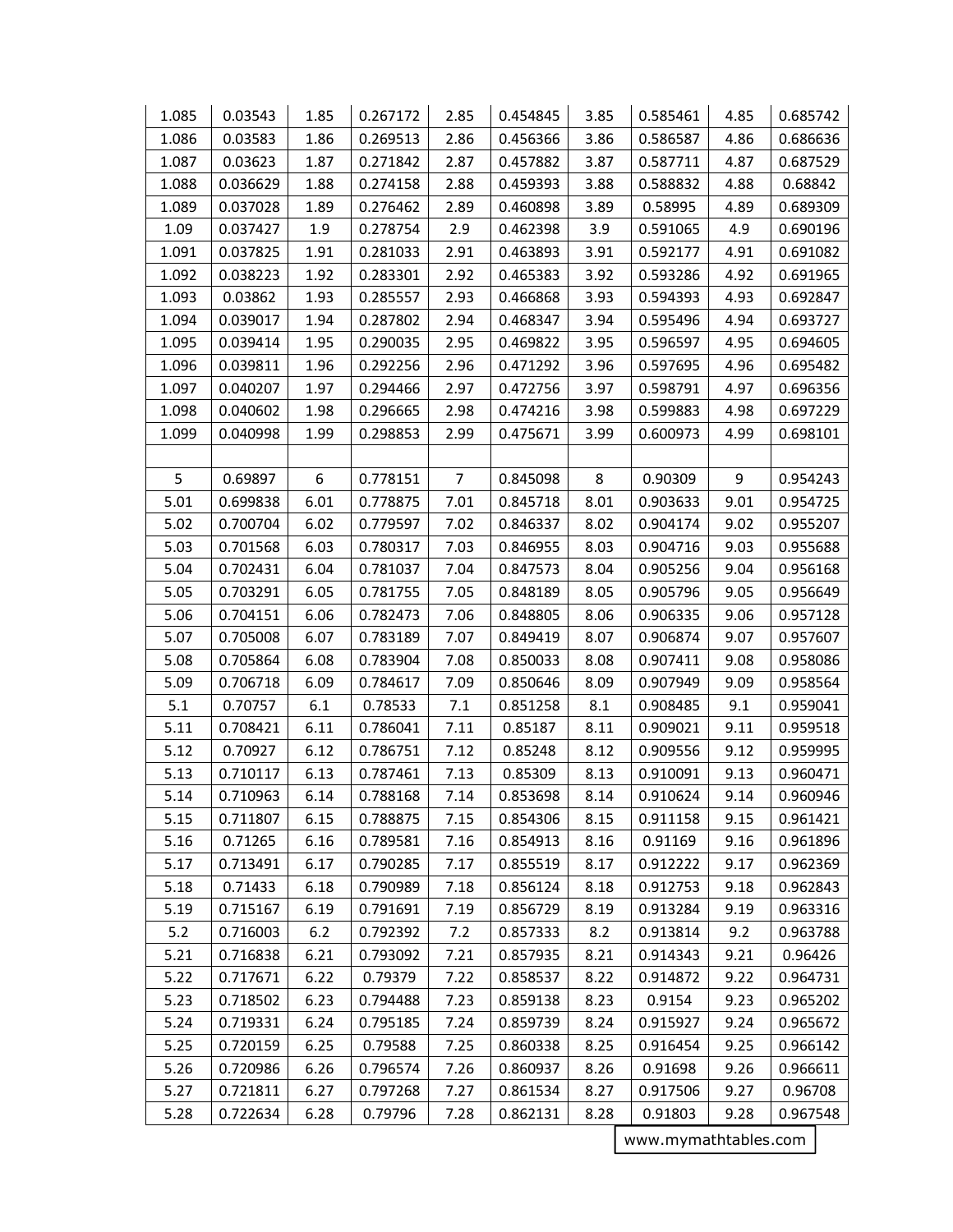| 5.29 | 0.723456 | 6.29 | 0.798651 | 7.29 | 0.862728 | 8.29 | 0.918555 | 9.29 | 0.968016 |
|------|----------|------|----------|------|----------|------|----------|------|----------|
| 5.3  | 0.724276 | 6.3  | 0.799341 | 7.3  | 0.863323 | 8.3  | 0.919078 | 9.3  | 0.968483 |
| 5.31 | 0.725095 | 6.31 | 0.800029 | 7.31 | 0.863917 | 8.31 | 0.919601 | 9.31 | 0.96895  |
| 5.32 | 0.725912 | 6.32 | 0.800717 | 7.32 | 0.864511 | 8.32 | 0.920123 | 9.32 | 0.969416 |
| 5.33 | 0.726727 | 6.33 | 0.801404 | 7.33 | 0.865104 | 8.33 | 0.920645 | 9.33 | 0.969882 |
| 5.34 | 0.727541 | 6.34 | 0.802089 | 7.34 | 0.865696 | 8.34 | 0.921166 | 9.34 | 0.970347 |
| 5.35 | 0.728354 | 6.35 | 0.802774 | 7.35 | 0.866287 | 8.35 | 0.921687 | 9.35 | 0.970812 |
| 5.36 | 0.729165 | 6.36 | 0.803457 | 7.36 | 0.866878 | 8.36 | 0.922206 | 9.36 | 0.971276 |
| 5.37 | 0.729974 | 6.37 | 0.804139 | 7.37 | 0.867468 | 8.37 | 0.922726 | 9.37 | 0.97174  |
| 5.38 | 0.730782 | 6.38 | 0.804821 | 7.38 | 0.868056 | 8.38 | 0.923244 | 9.38 | 0.972203 |
| 5.39 | 0.731589 | 6.39 | 0.805501 | 7.39 | 0.868644 | 8.39 | 0.923762 | 9.39 | 0.972666 |
| 5.4  | 0.732394 | 6.4  | 0.80618  | 7.4  | 0.869232 | 8.4  | 0.924279 | 9.4  | 0.973128 |
| 5.41 | 0.733197 | 6.41 | 0.806858 | 7.41 | 0.869818 | 8.41 | 0.924796 | 9.41 | 0.97359  |
| 5.42 | 0.733999 | 6.42 | 0.807535 | 7.42 | 0.870404 | 8.42 | 0.925312 | 9.42 | 0.974051 |
| 5.43 | 0.7348   | 6.43 | 0.808211 | 7.43 | 0.870989 | 8.43 | 0.925828 | 9.43 | 0.974512 |
| 5.44 | 0.735599 | 6.44 | 0.808886 | 7.44 | 0.871573 | 8.44 | 0.926342 | 9.44 | 0.974972 |
| 5.45 | 0.736397 | 6.45 | 0.80956  | 7.45 | 0.872156 | 8.45 | 0.926857 | 9.45 | 0.975432 |
| 5.46 | 0.737193 | 6.46 | 0.810233 | 7.46 | 0.872739 | 8.46 | 0.92737  | 9.46 | 0.975891 |
| 5.47 | 0.737987 | 6.47 | 0.810904 | 7.47 | 0.873321 | 8.47 | 0.927883 | 9.47 | 0.97635  |
| 5.48 | 0.738781 | 6.48 | 0.811575 | 7.48 | 0.873902 | 8.48 | 0.928396 | 9.48 | 0.976808 |
| 5.49 | 0.739572 | 6.49 | 0.812245 | 7.49 | 0.874482 | 8.49 | 0.928908 | 9.49 | 0.977266 |
| 5.5  | 0.740363 | 6.5  | 0.812913 | 7.5  | 0.875061 | 8.5  | 0.929419 | 9.5  | 0.977724 |
| 5.51 | 0.741152 | 6.51 | 0.813581 | 7.51 | 0.87564  | 8.51 | 0.92993  | 9.51 | 0.978181 |
| 5.52 | 0.741939 | 6.52 | 0.814248 | 7.52 | 0.876218 | 8.52 | 0.93044  | 9.52 | 0.978637 |
| 5.53 | 0.742725 | 6.53 | 0.814913 | 7.53 | 0.876795 | 8.53 | 0.930949 | 9.53 | 0.979093 |
| 5.54 | 0.74351  | 6.54 | 0.815578 | 7.54 | 0.877371 | 8.54 | 0.931458 | 9.54 | 0.979548 |
| 5.55 | 0.744293 | 6.55 | 0.816241 | 7.55 | 0.877947 | 8.55 | 0.931966 | 9.55 | 0.980003 |
| 5.56 | 0.745075 | 6.56 | 0.816904 | 7.56 | 0.878522 | 8.56 | 0.932474 | 9.56 | 0.980458 |
| 5.57 | 0.745855 | 6.57 | 0.817565 | 7.57 | 0.879096 | 8.57 | 0.932981 | 9.57 | 0.980912 |
| 5.58 | 0.746634 | 6.58 | 0.818226 | 7.58 | 0.879669 | 8.58 | 0.933487 | 9.58 | 0.981366 |
| 5.59 | 0.747412 | 6.59 | 0.818885 | 7.59 | 0.880242 | 8.59 | 0.933993 | 9.59 | 0.981819 |
| 5.6  | 0.748188 | 6.6  | 0.819544 | 7.6  | 0.880814 | 8.6  | 0.934499 | 9.6  | 0.982271 |
| 5.61 | 0.748963 | 6.61 | 0.820202 | 7.61 | 0.881385 | 8.61 | 0.935003 | 9.61 | 0.982723 |
| 5.62 | 0.749736 | 6.62 | 0.820858 | 7.62 | 0.881955 | 8.62 | 0.935507 | 9.62 | 0.983175 |
| 5.63 | 0.750508 | 6.63 | 0.821514 | 7.63 | 0.882525 | 8.63 | 0.936011 | 9.63 | 0.983626 |
| 5.64 | 0.751279 | 6.64 | 0.822168 | 7.64 | 0.883093 | 8.64 | 0.936514 | 9.64 | 0.984077 |
| 5.65 | 0.752048 | 6.65 | 0.822822 | 7.65 | 0.883661 | 8.65 | 0.937016 | 9.65 | 0.984527 |
| 5.66 | 0.752816 | 6.66 | 0.823474 | 7.66 | 0.884229 | 8.66 | 0.937518 | 9.66 | 0.984977 |
| 5.67 | 0.753583 | 6.67 | 0.824126 | 7.67 | 0.884795 | 8.67 | 0.938019 | 9.67 | 0.985427 |
| 5.68 | 0.754348 | 6.68 | 0.824777 | 7.68 | 0.885361 | 8.68 | 0.93852  | 9.68 | 0.985875 |
| 5.69 | 0.755112 | 6.69 | 0.825426 | 7.69 | 0.885926 | 8.69 | 0.93902  | 9.69 | 0.986324 |
| 5.7  | 0.755875 | 6.7  | 0.826075 | 7.7  | 0.886491 | 8.7  | 0.939519 | 9.7  | 0.986772 |
| 5.71 | 0.756636 | 6.71 | 0.826723 | 7.71 | 0.887054 | 8.71 | 0.940018 | 9.71 | 0.987219 |
| 5.72 | 0.757396 | 6.72 | 0.827369 | 7.72 | 0.887617 | 8.72 | 0.940517 | 9.72 | 0.987666 |
| 5.73 | 0.758155 | 6.73 | 0.828015 | 7.73 | 0.88818  | 8.73 | 0.941014 | 9.73 | 0.988113 |